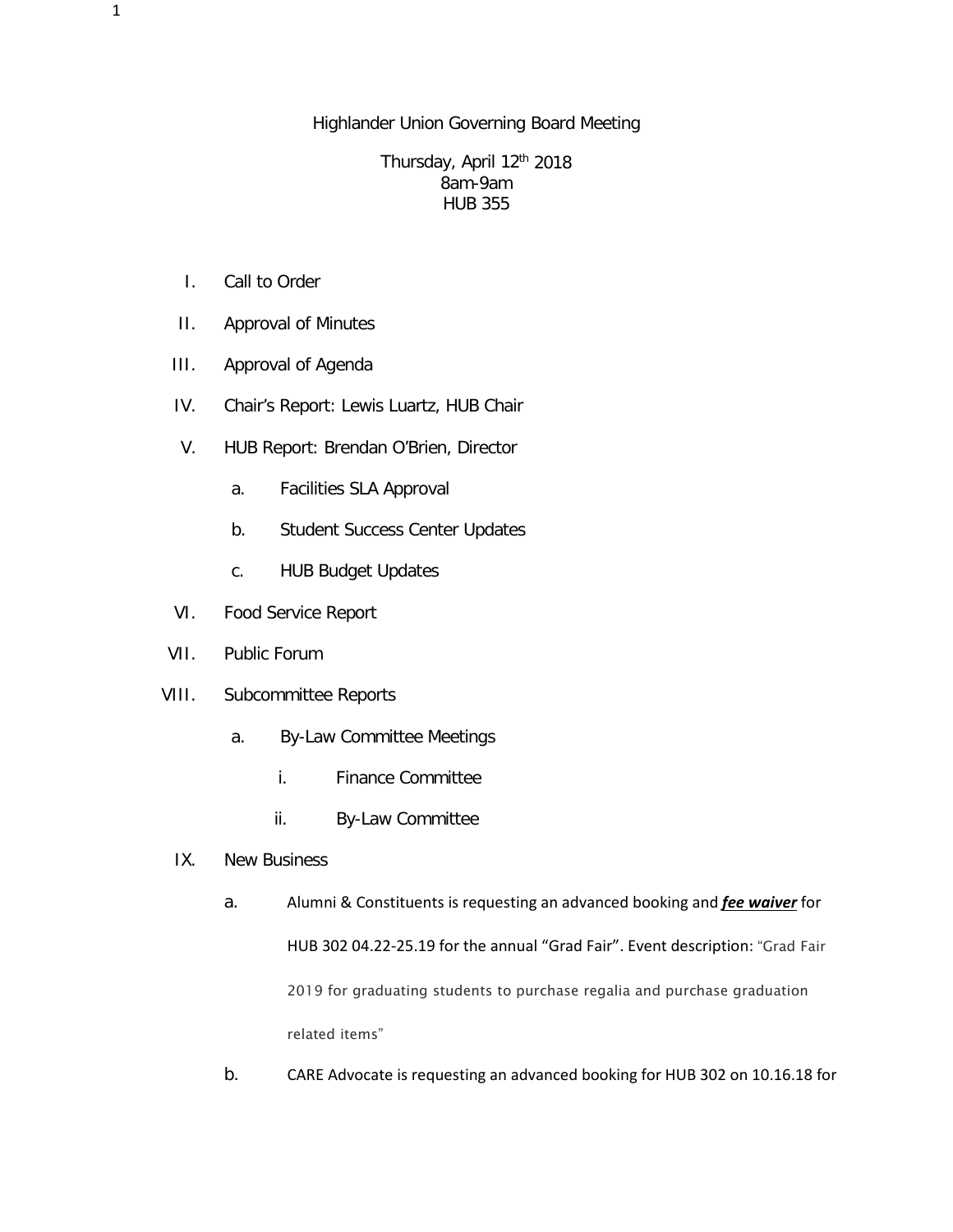their "Tarana Burke: Founder of the #MeToo Movement" event. Event description: "We're planning to invite Tarana Burke, founder of the #metoo Movement, onto campus for a discussion and Q&A"

- c. Catholic Student Fellowship is requesting an advanced booking for HUB 302 on 02.16-17.18 for their "UCCC 2019" conference. Event description: "The University Catholic Conference of California is an event where students gather to discuss, pray, and connect. Our goal is to promote diversity of Catholic students in the University of California school system as well as network with them."
- d. Chicano Student Programs is requesting an advanced booking for HUB 355, 269, 268 and 260 on 06.30.18 for their "UC Wide Chicano Latino Alumni Summit". Event description: "Requesting an Advanced Booking for June 30, 2018 for a UC Wide Chicano Latino Alumni Summit. Representatives from other UCs will unite and network. There will be breakout sessions."
- e. Chicano Student Programs is also requesting an advanced booking and *fee waiver* for all HUB rooms on 02.22.19 for their "47<sup>th</sup> Annual Community College Day" event". Event Description: "We would like to request that our fees be waived for our 47th Annual Community College Day: Transfer Conference, sponsored by the campus departments Chicano Student Programs and Native American Student Programs. The event is scheduled for Friday, February 22, 2019 from 8am – 2pm and will take place at UC Riverside in various HUB rooms. Community College Day is structured to provide students with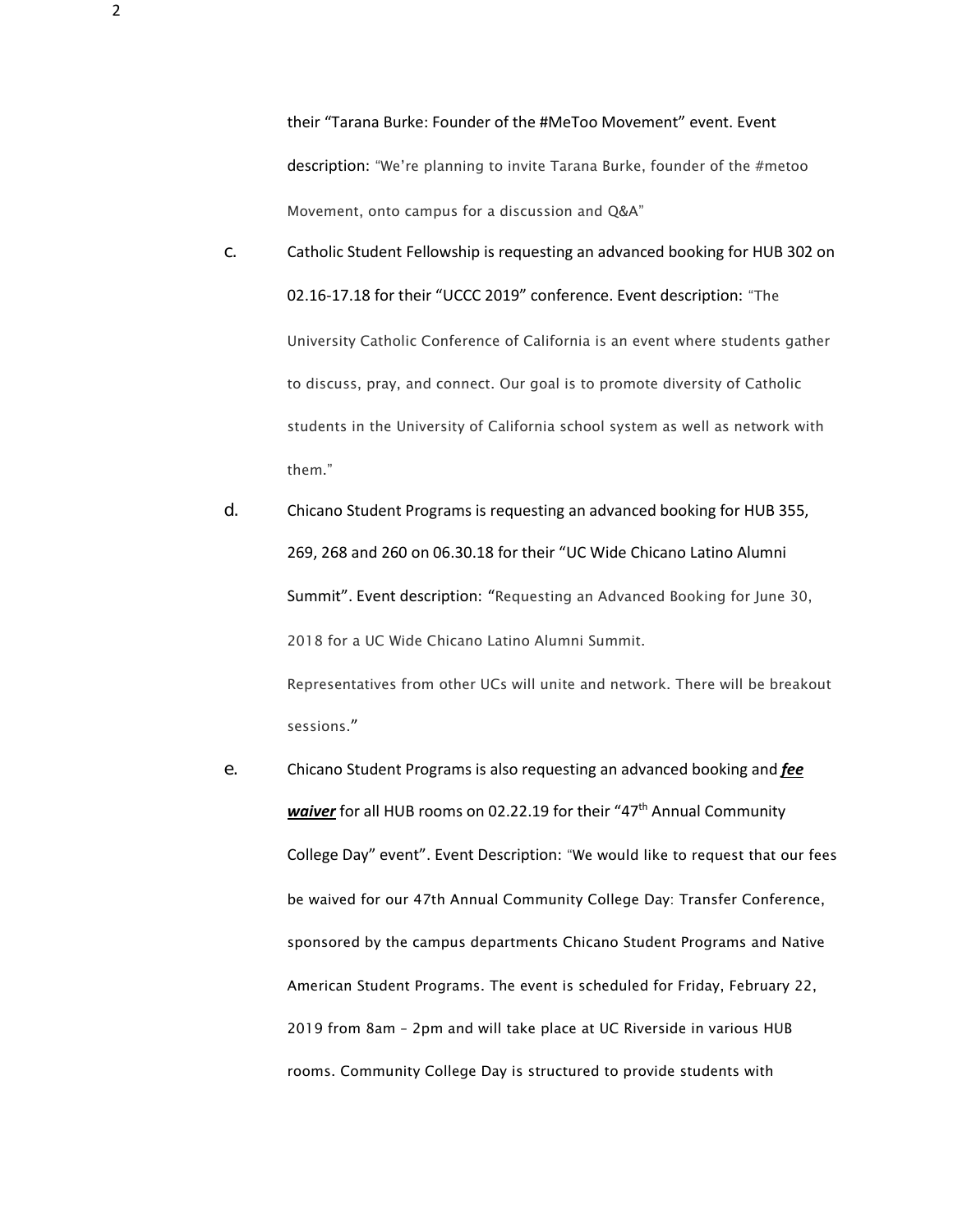pertinent information regarding the transfer process, support services,

academic programs and student life. In addition to these resources we will also present workshops on Chicano/Latino and Native American cultural awareness and empowerment. The event is offered free of charge to all participants and is attended by 350 community college students from across Southern California. As campus departments we find it very important to provide events that promote higher education and cultural empowerment to our communities, as well as allow for our current UCR students to participate as volunteers for this event promoting their leadership and mentorship skills. This event is fully funded by our departments, however it has been cumbersome to continue funding such event due to increase costs associated with the event. Our goal is for the event to grow, but we are unable to attain this goal due to funding and with a potential charge on room space we do not foresee the event continuing at the same capacity. Therefore, we would like for the board to consider our request to have our fees waived for this event. I thank you in advance for your consideration."

f. Chicano Student programs is requesting an advanced booking for all HUB rooms on 02.23.19 for their annual "Mujer Conference". Event description: "Conference is a 1 day Women's Leadership Conference for UCR Students. UCR Students involved will use this as an opportunity to develop leadership and organizing skills in accordance with the mission of CSP. Known staff in attendance will be Arlene Cano and students will be various Mujeres Unidas Members/volunteers.."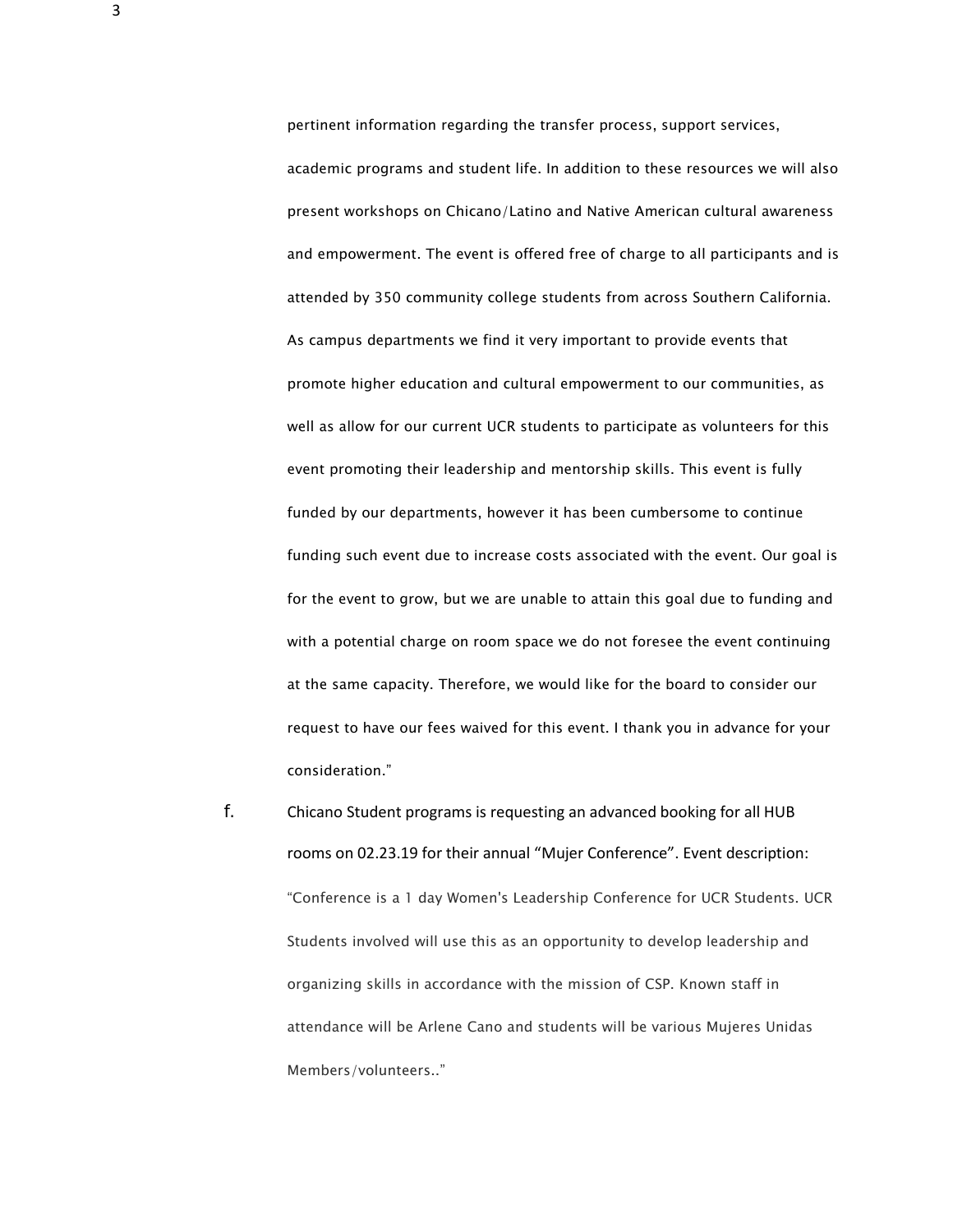- g. Chicano Student programs is also requesting an advanced waiver for HUB 302 on 04.13.18 for their "21<sup>st</sup> Annual Radio Aztlan" event. Event description: "Mini concert/festival to promote the Chicano/Latino music culture. The program follows the mission of the department by helping develop a positive, constructive environment for Chicano/Latino students while providing support services and facilitating programs designed to educate the general university population about the Chicano/Latino community.."
- h. Chicano Student Programs is requesting an advanced booking and *fee waiver* for all HUB rooms on 04.27.19 for their "30<sup>th</sup> Annual Chicano Latino Youth Conference". Event description: "We would like to request that our fees be waived for our 30th Annual Chicano/Latino Youth Conference. This actionpacked, one-day annual conference during spring quarter brings more than 1000 local high school students to UCR. Its goals include increasing the number of Chicano/Latino students who enroll in four-year colleges and universities, promoting cultural awareness, and encouraging social activism. Attendees participate in workshops, listen to inspirational guest speakers and learn more about their options for higher education and beyond. The youth conference is free of charge to all participants. The event is organized by student organizations under Raza Assembly. It is funded by student organization fundraising efforts therefore the waiver will help defray some of the costs. We have approximately an organizing committee of 20 students and over 100 student volunteers the day of the event.."

i. CNAS Dean's Office is requesting an advanced booking and fee waiver for HUB

4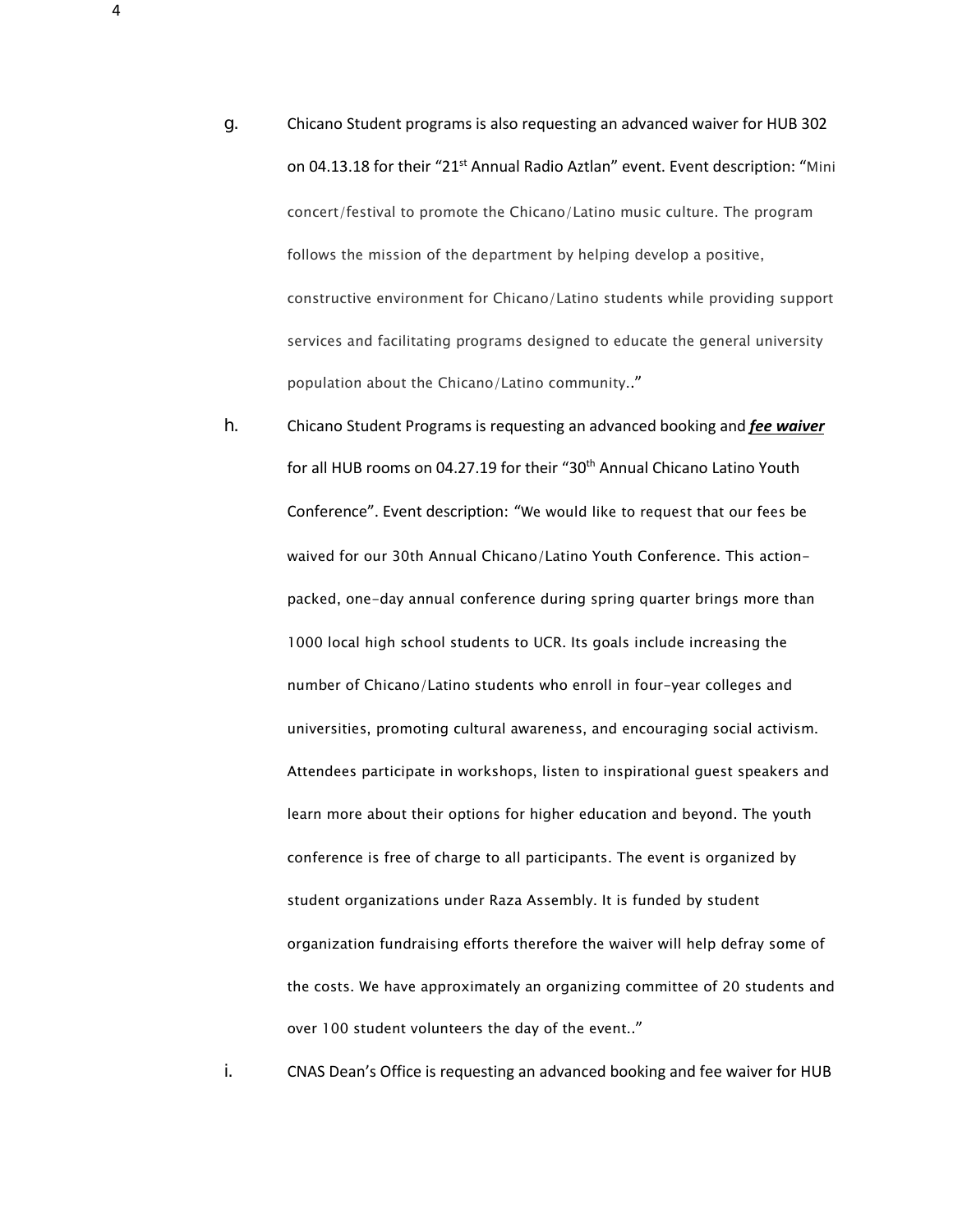302 and 355 on 02.04-05.19 for their annual "RUSD Science Fair". Event description: "This is the annual outreach to Riverside Unified School District where UCR (mostly CNAS and BCOE) provides logistics and judges for their annual science fair."

- j. Graduate School of Education is requesting a *fee waiver* for HUB 269 on 04.26.18 for their "Autism Goes to College: What this means for UCR" event. Event description: "In honor of April-Is-Autism-Awareness Month, every year the UCR SEARCH Family Autism Resource Center offers some kind of informational event for the campus community. The purpose of this event is to emphasize and inform others about Autism at UCR, and to expand awareness to other aspects of neurodiversity. This year's presentation and discussion will have a focus on service use and service needs at college."
- k. Housing Services Admin. Is requesting an advanced booking for HUB 302 on 09.11-12.18 for their "Residential Life Student Leader Training". Event description: "Reserving for Residential Life Student Leader Diversity Training"
- l. *Special request* School of Medicine is requesting an advanced booking for HUB 302 on 03.15.19 for their Medical Match Day 2019". *This date falls during finals week when HUB rooms are turned into study rooms*. Event description: "The School of Medicine will be hosting our 3rd annual Match Day on March 15, 2019 from 8-10 A.M. and we would like to begin hosting this event on campus. This event is to celebrate the culmination of the students efforts during the 4 years of medical school. At 9 AM PST (nationwide) the students will open a personalized envelope and in it they will find the specialty and the location (anywhere in the country) where they will be going to pursue their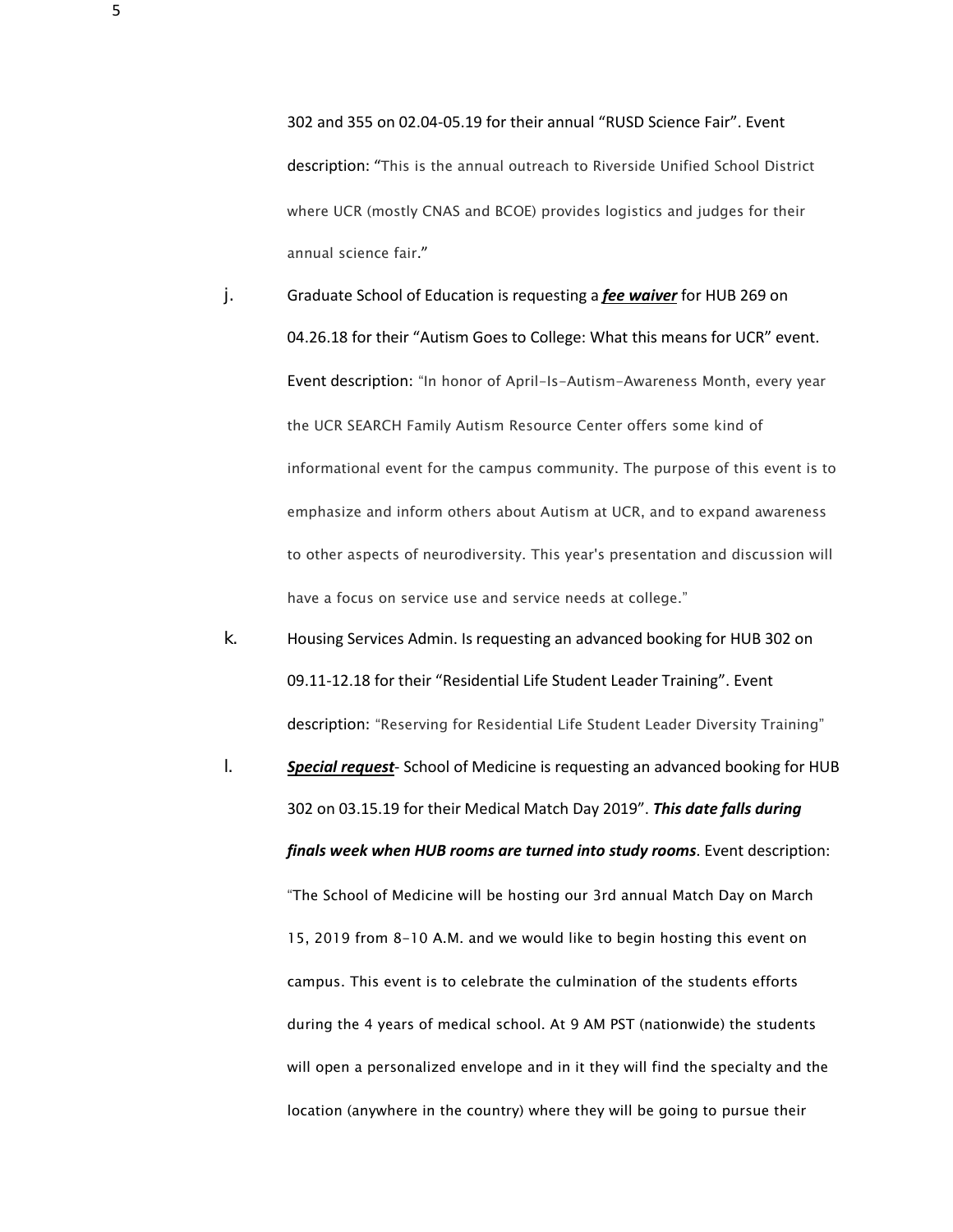residency specialty training."

- m. School of medicine is requesting an advanced booking for HUB 302 on 01.11.19 for their "12<sup>th</sup> Annual CGNI Symposium in Health in Disease". Event description: "Our annual symposium has an outstanding program and speaker presentation on various research topics."
- n. School of Public Policy is requesting an advanced booking for HUB 302 on 09.27-28.18 for their "APPAM Public Policy Camp". Event description: "Public Policy Camp is an initiative to introduce the field of public policy to a group of students who might not otherwise be familiar with it, as well as increase the pipeline of diverse students into APPAM institutional member graduate public policy and public affairs schools.

APPAM hosted the inaugural Public Policy Camp in Washington, DC last September. Nearly 50 promising underrepresented undergraduate students from around the DC area were recruited for the event. They joined policy academics, practitioners, and researchers for a full day of discussion focusing on the study of public policy and analysis, what a career in policy might look like and how diversity impacts graduate studies and career paths.

The programing for the day was a mix of interactive/participatory programming for the students at individual tables, coupled with an opening and lunch plenary session for the entire group. During lunch, the group heard from a panel of APPAM members who work in the policy field, in a variety of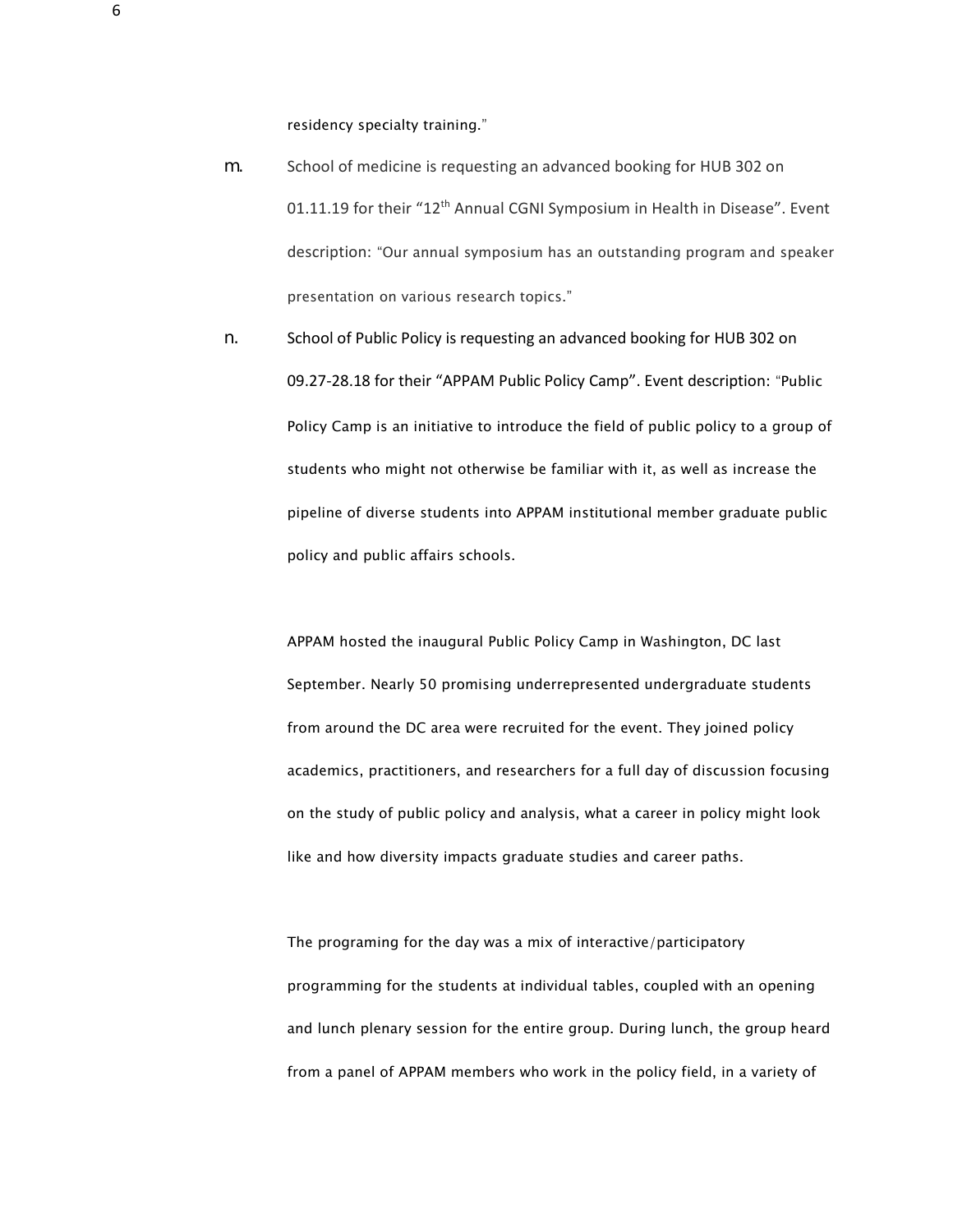positions. They took questions from the students, gave their best advice and talked about how their diverse backgrounds impacted their career and education choices. The day ended with an ice cream social and networking."

- o. Student Conduct Programs is requesting an advanced booking for HUB 268 on 11.15-16.18 for their "UC Conduct Officers Meeting". Event description: "Systemwide Conduct Officers Meeting"
- p. Student Life is requesting an advanced booking for HUB 367 on 10.23, 10.30, 11.06 and 11.13.18 for their "Strengths Quest Workshop". Event description: "4 Week Strengths Quest Workshop series for up to 20 students. Marketing will be targeted to 3rd, 4th years and transfer students. Workshop series will focus on utilizing the Clifton Strengths finder and how to utilize personal strengths in academic, professional, personal and team settings."
- q. Student Life is requesting advanced booking for HUB 302 on 06.04.19 for their "Student Organization Awards". Event description: "Organization Celebration and Awards is an event to recognize the groups for their accomplishments during the academic year. All 465 plus groups are invited and over 12 different awards are given out. The event invites student organizations and their advisors to participate in the celebration reception. Special guest presenting awards have included the Chancellor, Vice Chancellor of Student Affairs, Dean of Students, and Assistant Dean of Students."
- r. Student Life is also requesting an advanced booking for HUB 302 South, 269, 265, 268 and 260 on 09.23-25.19 for their "Student Organization Leadership Retreats". Event description: "Student Organization Leadership Retreats offers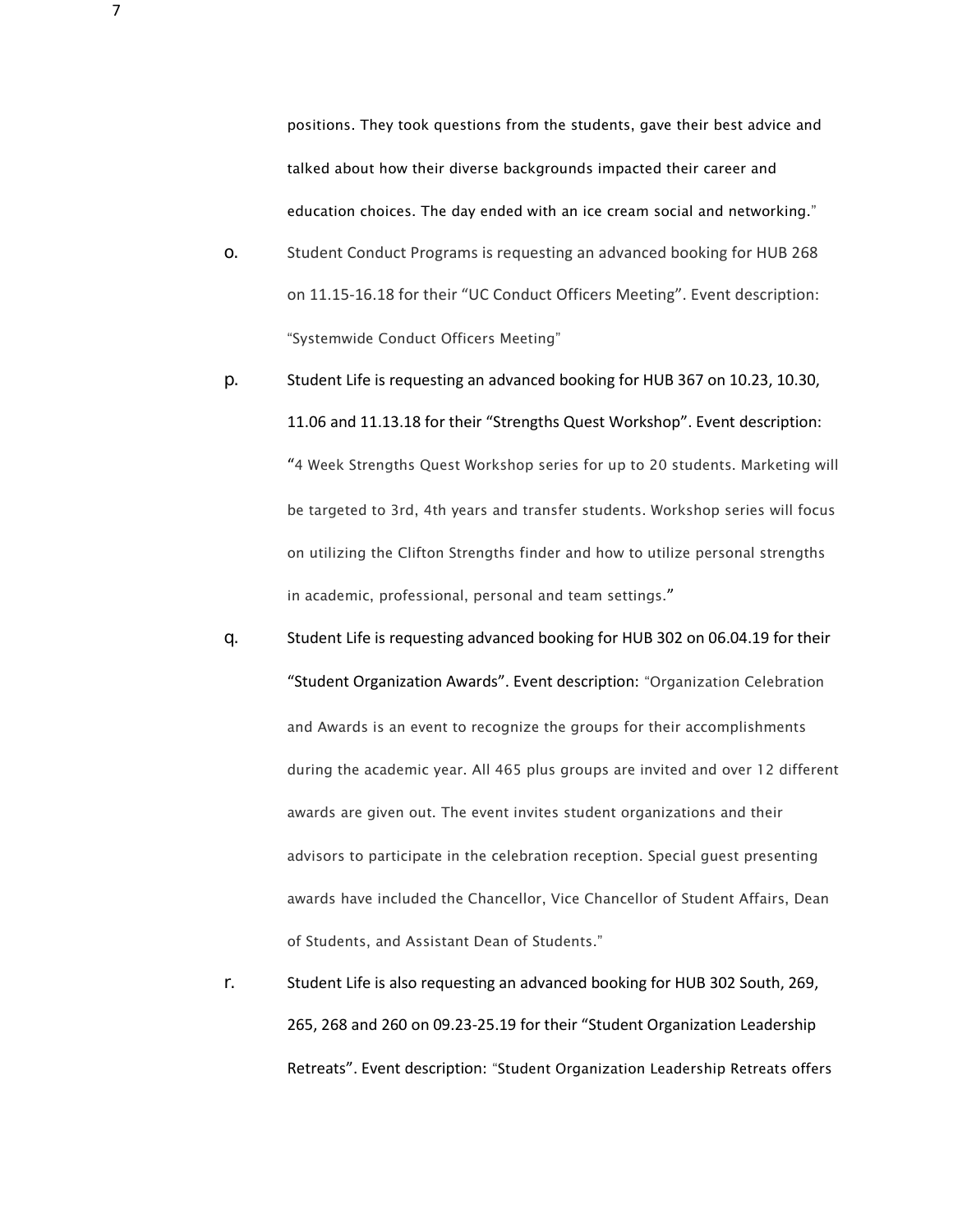training required to be a registered student organization on campus which includes training mandated by UCOP. These retreats are now mandatory for all student organization as part of their registration process. Having the space reserved early will help us provide the dates to the groups well in advance and help us plan the most successful retreats for our student groups. Last year we were able to reserve the space and had 85% attendance from our student organizations. Evaluations came back with positive feedback that they enjoyed the conference style retreat. Having these during week zero in the HUB is most conducive to our students schedule and having everything on the third floor helps it run most smoothly."

- s. Undergraduate Admissions is requesting a *fee waiver* for HUB 302, 355, 269 and 265 on 04.20.18 for their "UMOJA Symposium". Event description:"This event is in collaboration with the UMOJA Community Organization. UMOJA is a community of educators and learners committed to the academic success, personal growth and self-actualization of African American and other students. The Event is held to encourage African American students in their pursuit of higher education at UCR."
- t. Undergraduate Admissions is requesting a *fee waiver* for HUB 355, 379, 269 and 260 on 05.02.18 for their "CBO Forum". Event description: "CBO Forum is an event in conjunction with UCOP to bring together the Community Based Outreach organizations from the Southern California Region to discuss best practices and provide the UC system an opportunity to hear the voices of the different organizations and tailor it's reach and scope to the needs of the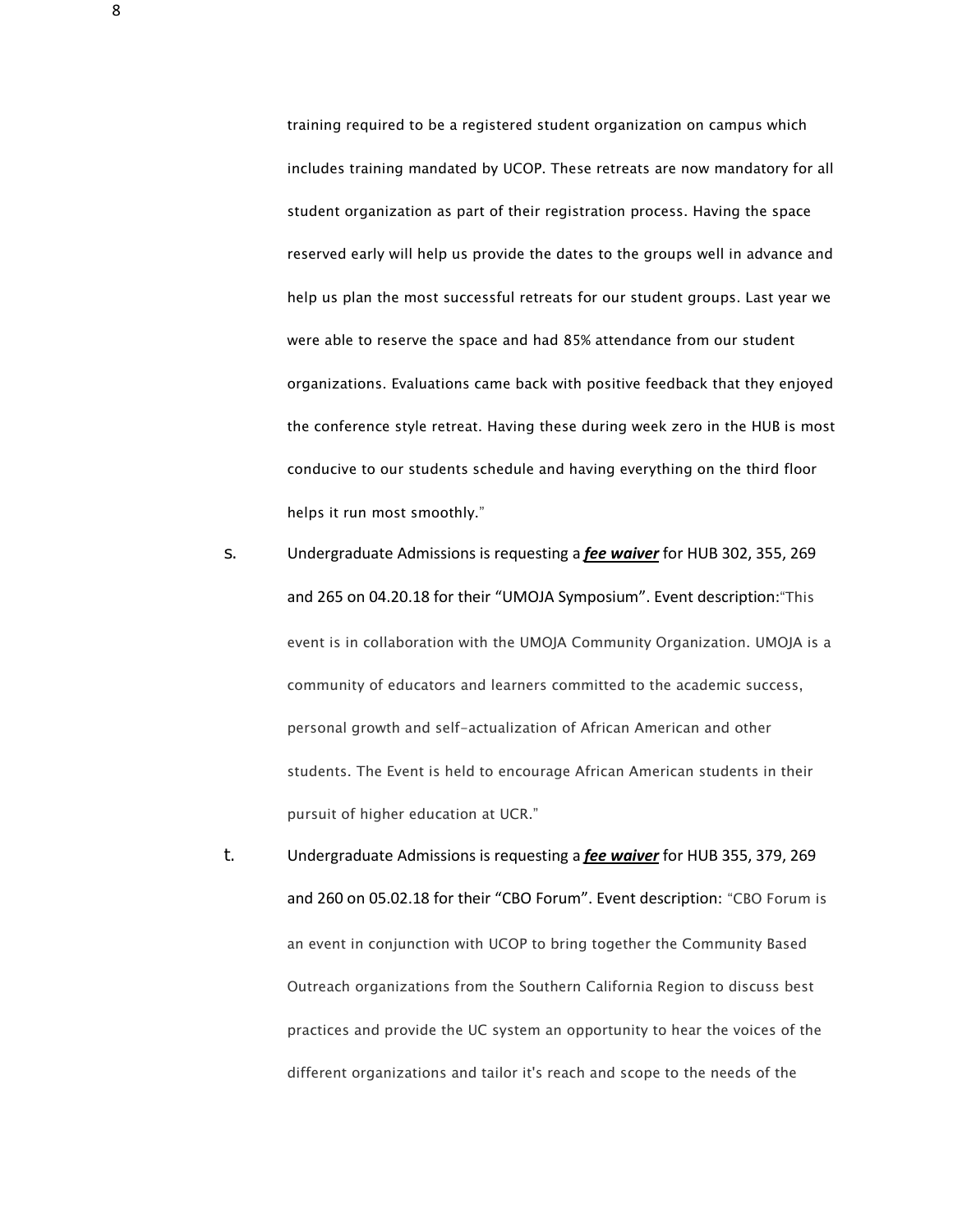industry as a whole."

u. Undergraduate Admissions is requesting a *fee waiver* for HUB 355 on 06.29.18 for their "PUENTE Writer's Conference". Event description: "PUENTE Writer's conference is a 6 day conference that brings first generation college students who take part in a PUENTE Cohort at their community college to the UCR to learn skills on how to be successful in school or develop skills for post graduate professional work.

> The event we are requesting is the award ceremony/recognition for the week long work that each student has put in during the conference."

v. *Special request*- Women's Resource Center is requesting an advanced booking for HUB 302 on 06.10.18 for their "R'Kids Celebration". *This date falls during finals week when HUB rooms are turned into study rooms*. Event description: "For the past four years, student organization R'Kids has held a graduation celebration for UCR students who are parents. R'Kids promotes family-friendly activities and events throughout the year to support the transition of student parents into college life. Our event features breakfast for 150 people (students and their families) and a celebration in their honor of graduating while raising a family. When I went to reserve HUB 302 for 6/10/2018 for our annual celebration, it had been reserved for finals studying. I reserved the Alumni Center as a second choice, however it will cost more than 300 for just the use of the room. Additional expenses will include the breakfast, graduation certificates, and a gift for each child, putting us over our allocation. I am